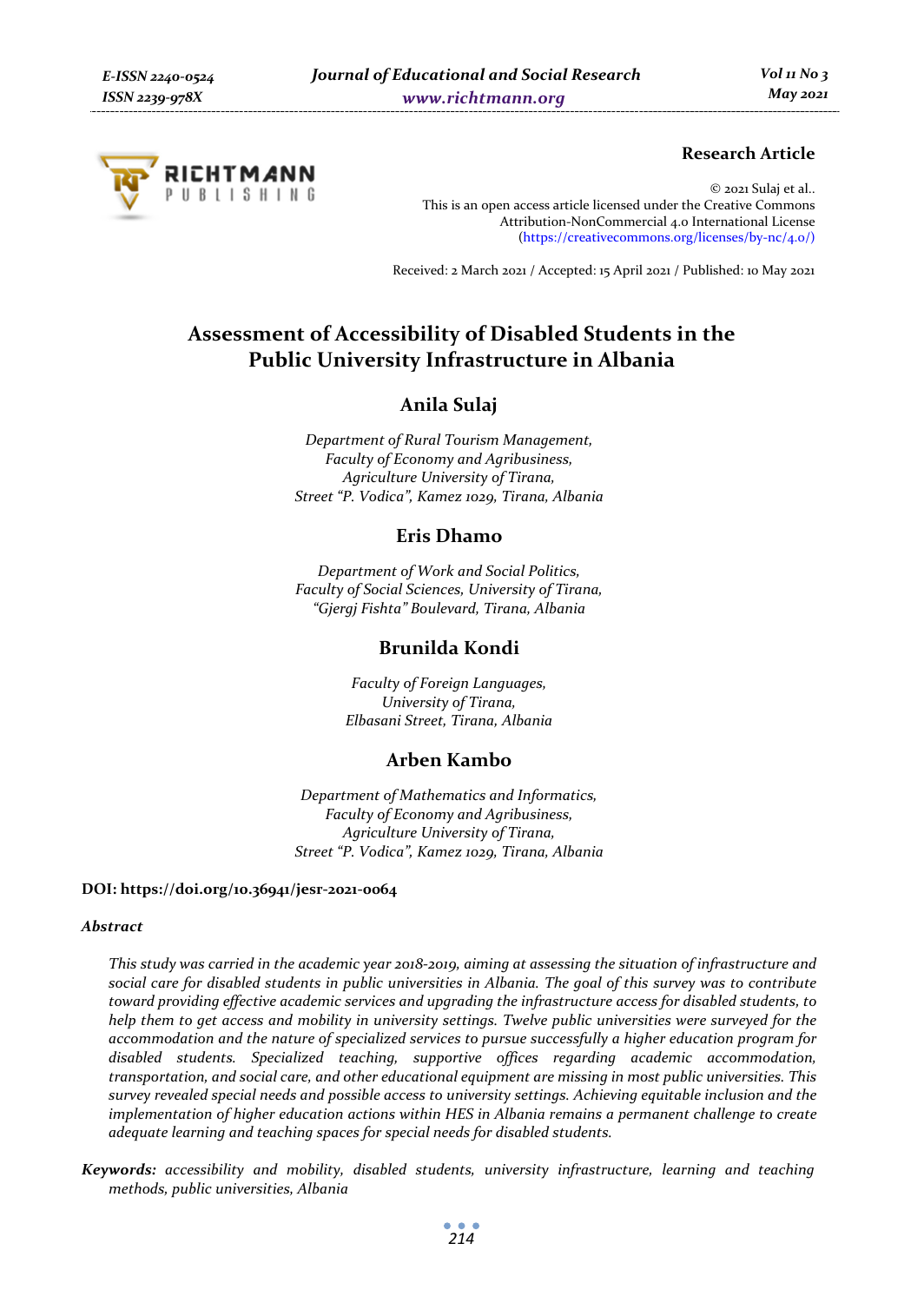#### **1. Introduction**

The purpose of higher education is to strengthen and deepen academic and scientific knowledge as well as to meet the social needs of all students (Riddell & Weedon, 2014). Student communities are facing many unsolved problems and necessities and so are students with disabilities (CRPD, 2016). Among many problems, students with special needs are encountering additional challenges such as inappropriate university infrastructure, social and economic difficulties, need for accommodation, mobility, transportation, and lack of leisure activities, career opportunities, and employment prospects (Braxton et al., 2000).

The number of universities offering services for students with disabilities has been growing considerably worldwide over the last decade, as the rights of this community are made a must by The Convention on Rights of Persons with Disabilities. Article 24 (1) of this Convention provides that states must ensure an inclusive education system at all levels, including the Higher Education System (CRPD, 2016). Nevertheless, not all students with disabilities are getting an adequate level of support, even within the same country. Providing effective academic services for students with disabilities remains a difficult process in higher education (Bickenbach et al., 1999). Inadequate auditoriums, classrooms and stairs, narrow walkways, heavy doors, elevator doors without delay mechanism, the absence of ramps and signs, ineffective regulations are among the common barriers for disabled students (Anastasiou & Kauffman, 2013).

Academic issues for disabled students consist in not only physical accessibility to university and faculty offices, laboratories, class location, and time restrictions to schedule classes, but also in limited participation in social and political activities (Basser, 2011). In this sense, institutions of higher education are not fulfilling all requests of the community of special needs' students. However, data indicate that disabled students tend to leave higher education programs without adequate qualifications. In addition, there are fewer people with disabilities in the workforce. The Institutions of Higher Education lack the policies and strategies to increase inclusion of disabled students (CRPD, 2014).

### *1.1 Theoretical Background*

The university environment needs to be accessible, inclusive, and to have reasonable adjustments for all, creating organizational and personal challenges to enable all students to be developed professionally. That requires universities to be inclusive and responsive to the needs of the entire student community (Debrand & Salzberg, 2005). It is in the proclamation of the right to inclusive education that the Convention comes closest to advancing a social model of disability (Oliver, 2013; CRPD, 2016).

In recent years there has been a slight increase in the number of students with disabilities who consider postsecondary education necessary (Hill, 1992). However, inaccessible curricula, negative attitudes, and physical barriers restrict their participation in educational environments (Ferni and Henning, 2006).

Disabled people face various kinds of discrimination that create difficulties and disadvantages for them (Connor & Ferri, 2007). Among these difficulties and challenges is the ability to access building infrastructure at university areas and campuses (Danso et al., 2017). Students with disabilities face constant embarrassments in the university infrastructure, inaccessible buildings and inadequate facilities, endless bureaucracy, unenforced regulations, etc. In the micro-institutional environment they face negative, non-inclusive attitudes, non-specific curricula, etc., (Moriña et al, 2014). They tend not to openly declare their disability, thinking that they may be negatively perceived in the student community (Riddell & Weedon, 2014).

Problems in the Higher Education System have been the subject of much debate recently in Albania. One such concern is the need for adjustment of educational programs and implementation of the right to inclusive education for those with special needs. Society should be organized in a way that takes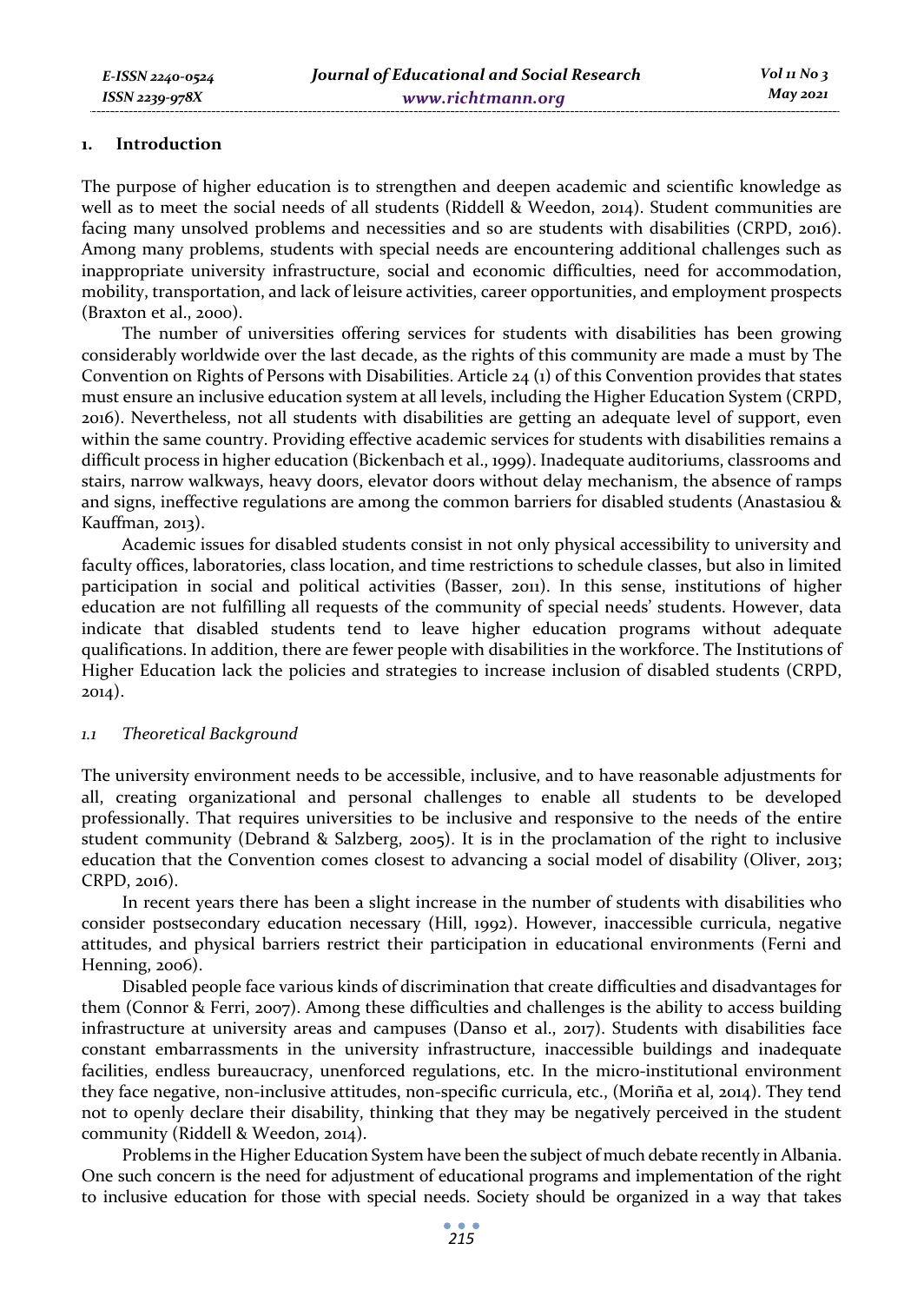| Journal of Educational and Social Research<br>E-ISSN 2240-0524 |                   |          |
|----------------------------------------------------------------|-------------------|----------|
| ISSN 2239-978X                                                 | www.richtmann.org | May 2021 |

account of everyone's physical and mental characteristics (Norris et al, 2020). This has also led to reforming educational policy by changing curricula as well as university environments to assist people with disabilities across the country especially as the number of students with disabilities attending university audiences in recent years has increased. However, the Albanian higher education system is far from achieving the goal of education for all. Students with disabilities have a very low initial enrollment rate. In addition, they are more likely to drop out without graduating (Shima & George, 2014).

Students with disabilities are often exposed to situations with an unpleasant infrastructure and bullying, which often deprive them of their right to education (Kvam & Braathen, 2006). In attempts to implement the Stabilization and Association Agreement with the European Union, the Albanian government has regularly changed the country's legal framework and increased efforts towards inclusive education. Despite efforts to create inclusive education, it is not certain whether this objective has been met (UNDP, 2015).

They are often discouraged to apply in the higher education programs because universities do not provide services needed. Data indicate the importance of university facilities in matters concerning disabilities and new technologies, training the staff in regard to students with disabilities in higher education, the existence of specific services for support and the significance of improving a positive attitude in the campus toward the disability (Debrand & Salzberg, 2005). The services need to be diverse and multifaceted as the students themselves present a wide range of disabling conditions. The design of university facilities should provide a good approach for students with disabilities minimizing physical and social barriers (Stilwell & Perritt, 1983).

Albanian constitution and laws prohibit discrimination against persons with disabilities. As a result, government services at schools, universities, health care services, and other institutions have committed themselves to facilitating services and benefits for people with disabilities. Legislation for disabled people obliges public buildings to have the availability to access them. However, the law is sporadic, leaving the possibility of creating disparity for people with disabilities (Rusi, 2012).

### *1.2 Students with Disabilities in Albania*

The Albanian government has supported social services agencies to supply public needs such as transportation, communication, or services such as electricity and water for people with disability conditions. However, funding for these agencies has been limited and, as a result, it has not been sufficient for them to implement programs adequately. In many cases, people with disabilities lack the infrastructure to fully participate in normal life. The situation, however, is more difficult for students, who do not find support from programs and projects for people with disabilities.

According to 2018 data and reports, there has been social discrimination and social stigmatization of people with mental and physical disabilities and others (USDS, 2018). There has been no attempt to examine the availability of services to disabled students attending universities, and there in no accurate information on the extent and nature of services for students with special needs.

 The overall population census in Albania in 2011 recorded 6.2% of the Albanian population over 15 years of age that had some form of disability in at least one of the following: sight, hearing, mobility, sensory impairments, self-care, and communication (WVSC, 2018). The 2011 census data show that 79% of families with members with disabilities depend on the benefits of social care schemes. Mijatović in 2018, reported 108 students with hearing impairments enrolled in Albanian universities.

There is a large student community enrolled in public universities in Albania. The largest universities are located and operate in Tirana. There are public universities in other regions as well. All public higher education institutions receive funding from the state budget, student registration fees, revenues from third-party services, donations, scientific activities, international projects, bilateral or multilateral agreements, and other funding. Despite support from state funds and other donations, there is lack of donations or support for students with disabilities (USAID, 2019).

The official statistics of the Government of Albania show that there are 143,000 persons with disabilities. The community of students with disabilities, as part of the larger community of persons with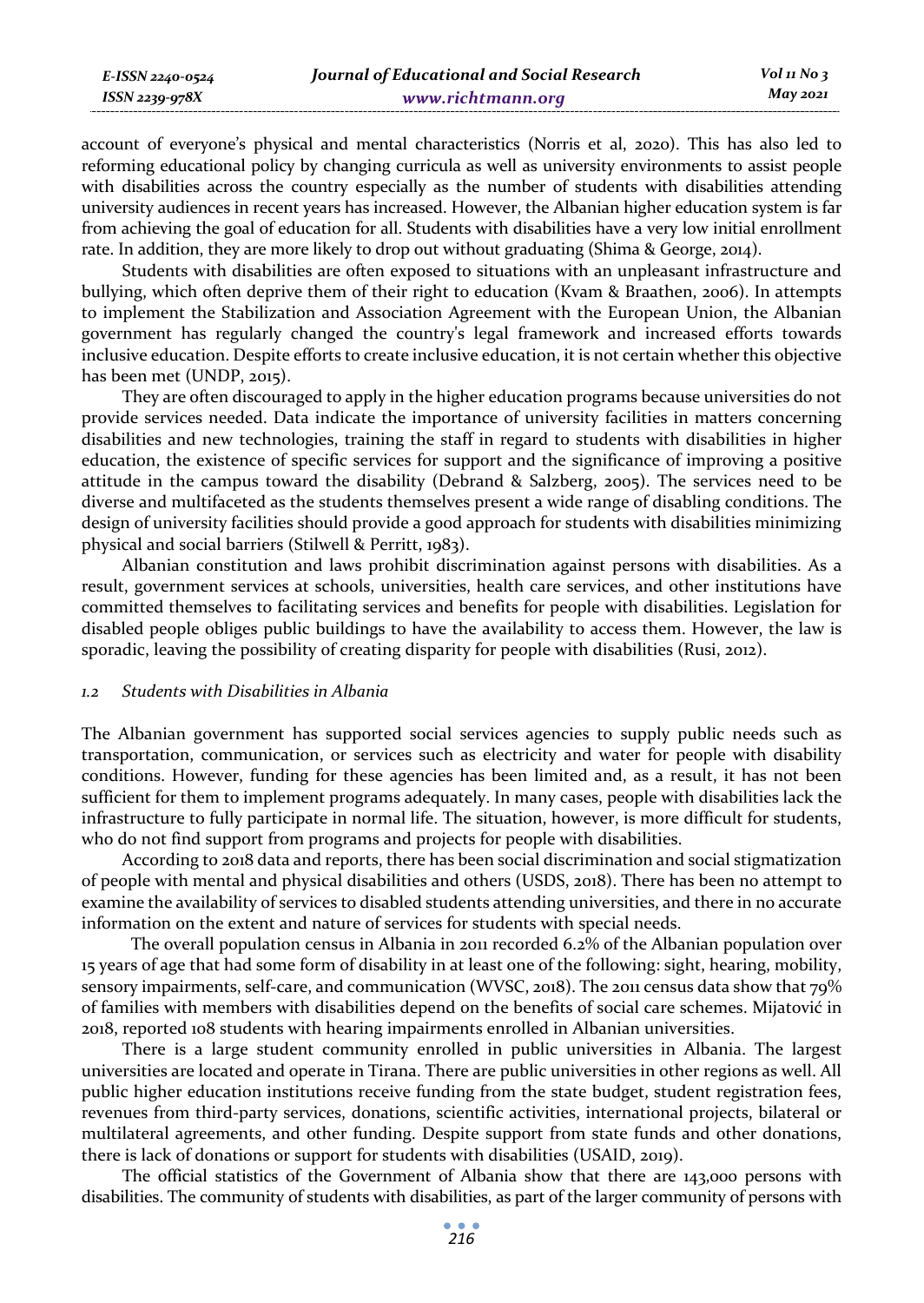*E-ISSN 2240-0524 ISSN 2239-978X*

disabilities, experiences the same problems. In addition, they face university infrastructure difficulties, lack of special services in auditing, teaching materials, transportation, and personal care (USAID, 2019).



**Fig. 1.** Location of Public Universities in Albania

# *1.3 Study Aim*

The purpose of this study was to assess the situation of infrastructure and services for students with disabilities in public universities in Albania. The evaluation of accommodating capacities as well as unique learning needs aimed to recognize problems and difficulties faced by universities and the community of disabled students. The main objective concerned assessment of the level of accessibility and mobility of disabled students in Albanian universities in order to identify required improvement in university settings.

# **2. Materials and Method**

A survey was conducted to evaluate the accessibility and mobility of students with disabilities and the adequacy of public university infrastructure in Albania. Students from 12 public universities were interviewed by means of a survey during the academic year 2018-2019. According to the Ministry of Education, Sports and Youth statistics for 2019, the student community at the public university reached the total of 113, 277 students. Among 15 public universities in Albania, only 12 universities were selected for the study because of their enrollment of students with disabling conditions.

In this study, 148 students from 12 Albanian universities were interviewed about how universities make efforts to provide the needed infrastructure for disabled students and to guarantee no one is left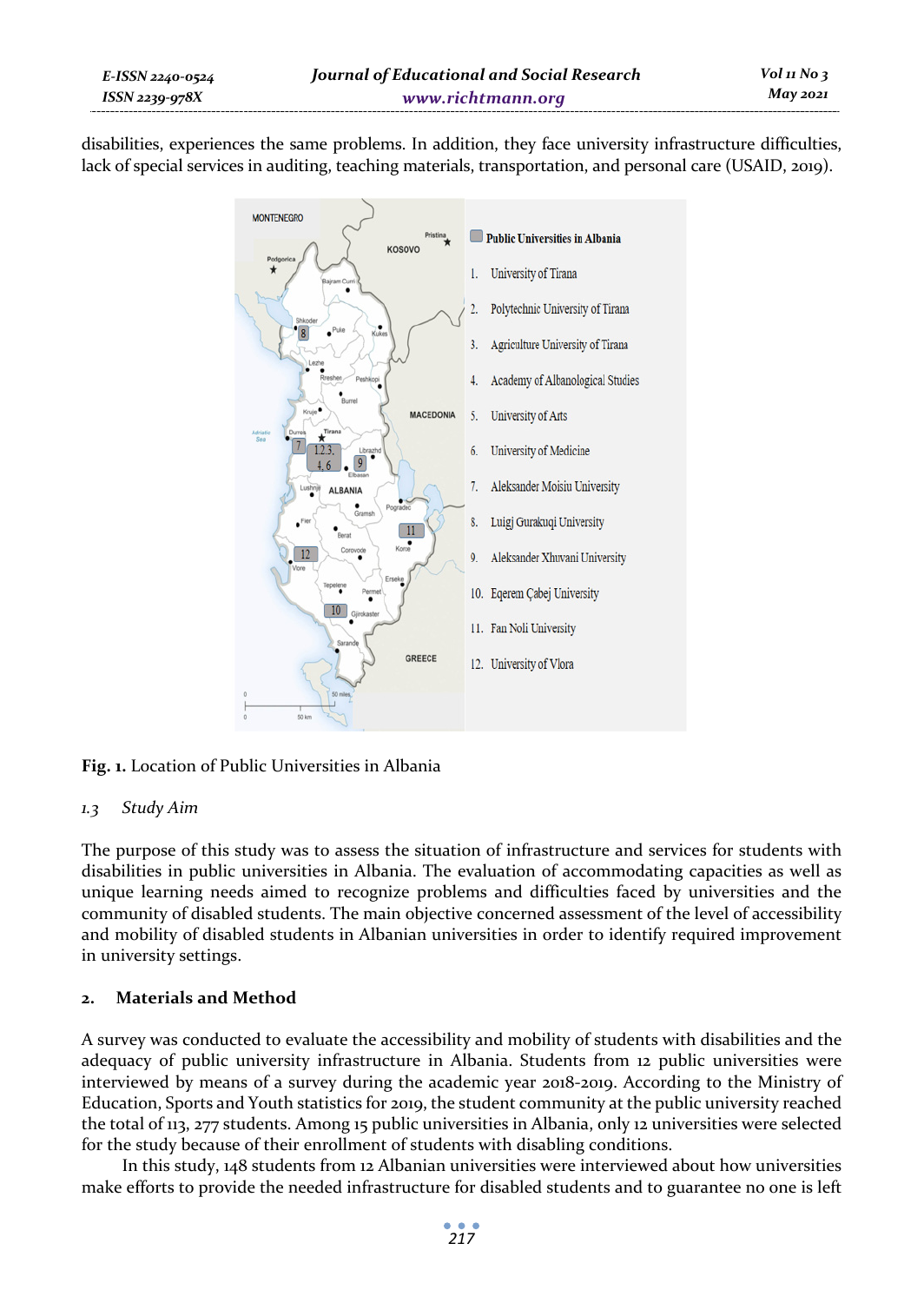behind. Students responded to questions related to university services (accessibility, transportation, etc.) and teaching commodities for students with special needs.

Students were required to provide detailed information regarding the infrastructure of students with disabilities in public universities in Albania by means of a questionnaire. The methodology guaranteed critical evaluation of university services taking into account both infrastructure and individual accommodation approaches for disabled students. According to the study methodology, the model of formulating alternative hypotheses was selected and tested by defining variables such as: accessibility of university structure, transportation and moving facilities, provision of accessible university space, teaching and other educational equipment, personal and special needs, accessible workstations in libraries and labs, and structural arrangement of volunteer work for helping disabled students in public universities in Albania.

Specific questions were formulated for each of the above variables, which were used for interviewing students. The questions of each variable were created using the semi-structured model questionnaire. The content of these questions was simple and consisted of formulations such as:

- How many students with disabling conditions are among the general student population? What are their specific needs?
- How does public university infrastructure provide services for accessibility and mobility of students with disabling conditions? What are the nature and the extent of accessibility for those students on university campuses?
- Do public universities offer facilities to meet requirements of teaching commodities for students with disabilities? Are universities equipped with an office or staff designated to provide assistance to students with specific needs?
- Have universities developed relevant policies regarding students with disabilities? Does the social environment on public university campuses offer assistance and support for students with special needs?

# *2.1 Student's Interviews*

The questionnaire questions aimed to fulfill the overall aims of the study. The information about accessibility and mobility of disabled students in public universities was gathered in collaboration with Student Career Offices. The distribution of the interviewed students included public universities in the country. Distribution of the interviewed students included most of the public universities in the country, taking into consideration the number of students enrolled and who were continuing their studies in the academic year 2018-2019.

|                            | <b>Public Universities</b>                 | Number of interviewed students |
|----------------------------|--------------------------------------------|--------------------------------|
|                            | University of Tirana                       | 19                             |
| $\overline{\mathbf{2}}$    | Polytechnic University of Tirana           | 13                             |
| $\overline{\phantom{a}}$   | Agriculture University of Tirana           | 14                             |
|                            | Academy of Albanian Studies                | Q                              |
|                            | University of Arts                         | 11                             |
| -6                         | University of Medicine                     | 16                             |
| $\overline{7}$             | "Aleksandër Moisiu" University in Durrës   |                                |
| $\overline{\phantom{0}}$ 8 | "Luigj Gurakuqi" University in Shkodra     | 13                             |
| - 9                        | "Aleksandër Xhuvani" University in Elbasan | 11                             |
| 10                         | "Egerem Çabej" University in Gjirokastra   | 10                             |
| - 11                       | "Fan Noli" University in Korça             | 14                             |
| 12                         | University of Vlora                        | Q                              |
|                            | Total                                      | 148                            |

**Table 1.** Students interviewed in public universities in the academic year 2018-2019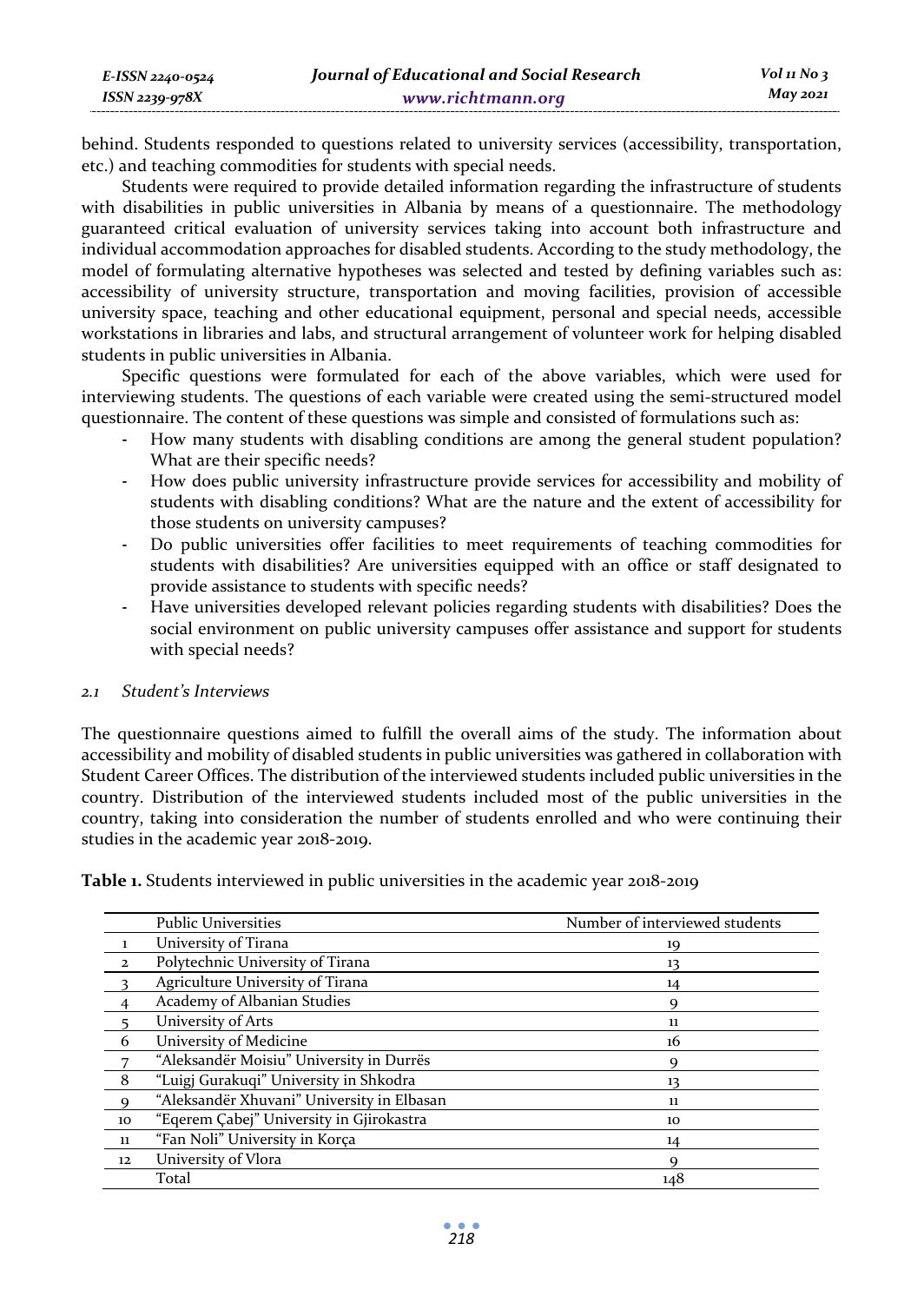Table 1 shows the number of students interviewed for each public university. The number of students is a large sample that enables generalizations and recommendations based on the findings.

### *2.2 Data Analysis*

A three-sectioned survey was constructed as a primary instrument for gathering the data. The first questionnaire section included general information about students with disabling conditions. The second section sought information regarding facilities and services provided to disabled students. It aimed to examine the degree of accessibility and infrastructure within public universities. The third part of the questionnaire contained questions about staff assistance, inclusive curricula, and teaching methods.

A structural analysis was done for comparative analysis of all information collected from interviewed students. Students that had not answered were not taken into consideration for data calculation. Frequencies and percentages of responses were computed for each survey question. The conclusions of the study are based on statistical descriptive analysis and they are provided below in a detailed discussion.

### **3. Results**

The evaluation of the situation for accessibility and mobility of disabled students in the public universities in Albania was carried out during the academic year 2018-2019. From the results of interviews with 148 students of public universities, it is evident that accessibility and mobility of disabled students is not provided for all categories of disabled students. University infrastructure and services do not meet all requirements of disabled students. In some of the public universities, renovations of buildings have been made with the purpose of improving infrastructure and services. However, more than 2/3 of higher education buildings are old and need to be renovated and modified. There have been some attempts at building renovation and installation of ramps and automatic main entrance doors. However, results show that although access routes have been created, ramps, lifts, stairs, and signs to make buildings more accessible for disabled students are still missing. An accessible environment is essential for disabled students to enjoy their rights, to participate in the Institutions of Higher Education, and to have the possibility of realizing their full potential.

| University infrastructure<br>services<br>and | of university<br>(ramps,<br>etc.)<br>ure<br>lifts<br>Accessibility<br>infrastruct<br>stairs, | wheelchairs<br>moving access (special<br>and<br>Transportation<br>vans,<br>buses, | (parking place,<br>Accessible university<br>etc.)<br>station,<br>spaces<br>bus | chairs,<br>workstations<br>and labs<br>nd<br>and<br>lifts etc.)<br>(special tables<br>in libraries<br>Accessible | equipment<br>$\rm etc.)$<br>nd<br>and<br>other<br>materials<br>devices<br>and<br>educational<br>Teaching<br>(assistive<br>teaching | ਸ਼ੂਰ<br>etc.)<br>(special<br>Access for personal<br>and tables,<br>special needs<br>chairs. | students with disabilities<br>students, university<br>Ĩд,<br>Volunteer help<br>staff) |
|----------------------------------------------|----------------------------------------------------------------------------------------------|-----------------------------------------------------------------------------------|--------------------------------------------------------------------------------|------------------------------------------------------------------------------------------------------------------|------------------------------------------------------------------------------------------------------------------------------------|---------------------------------------------------------------------------------------------|---------------------------------------------------------------------------------------|
| Good level of                                | $14.2\%$                                                                                     | $11.6\%$                                                                          | 18%                                                                            | 4.7%                                                                                                             | 16.6%                                                                                                                              | 8%                                                                                          | 33% (43/130                                                                           |
| accessibility                                | (20/141)                                                                                     | (16/138)                                                                          | (26/145)                                                                       | (7/148)                                                                                                          | (22/132)                                                                                                                           | (u/135)                                                                                     |                                                                                       |
| Enough accessibility                         | $10.6\%$                                                                                     | 26.1%                                                                             | $9\%$                                                                          | 7.4%                                                                                                             | $18.2\%$                                                                                                                           | $12\%$                                                                                      | 25%                                                                                   |
|                                              | (15/141)                                                                                     | (36/138)                                                                          | (13/145)                                                                       | (11/148)                                                                                                         | (24/132)                                                                                                                           | (16/135)                                                                                    | (32/130)                                                                              |
| Lack of accessibility                        | $75.2\%$                                                                                     | 62.3%                                                                             | 73%                                                                            | 87.8%                                                                                                            | 65.2%                                                                                                                              | 80%                                                                                         | 42%                                                                                   |
|                                              | (106/141)                                                                                    | (86/138)                                                                          | (106/145)                                                                      | (130/148)                                                                                                        | (86/132)                                                                                                                           | (107/135)                                                                                   | (55/130)                                                                              |

**Table 2.** Results of student interviews for the accessibility and mobility of disabled students in the public universities in Albania; Student interviews were carried out in the academic year 2018-2019

*Note:* Some students did not answer all the questions related to accessibility and mobility. They have been excluded from data calculation.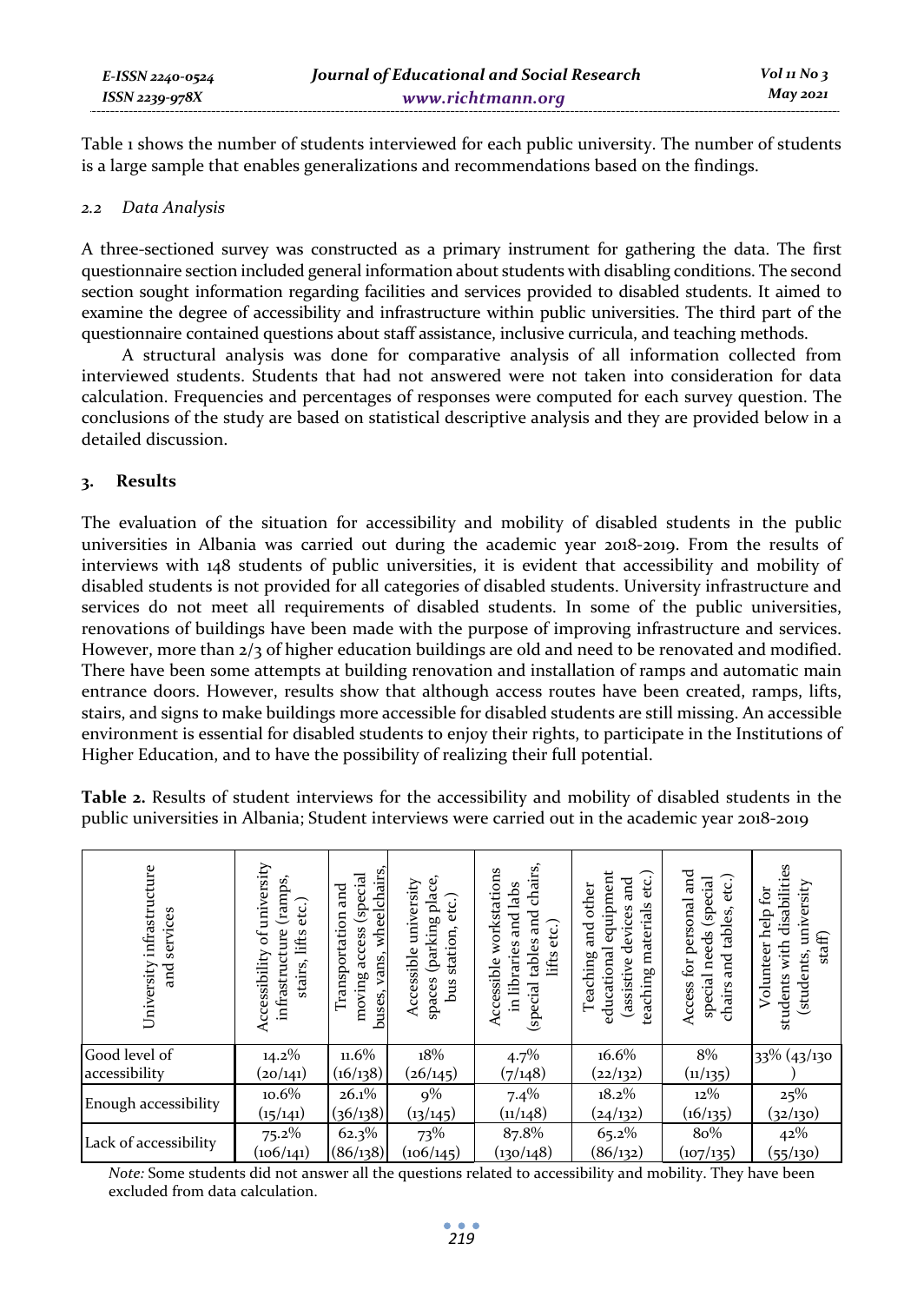### **4. Discussion**

In the academic year 2018-2019, 129,394 students attended all tertiary programs, marking a decrease of 7.3% compared to 2017-2018 (INSTAT, 2018). Findings show that the number of students with disabilities in Albanian public universities is increasing reaching 1.3% of the total student enrollment although they are still underrepresented in higher education (MoES & Y, 2019).

The number of students with disabling conditions interviewed is presented in Table 1. Students report varying degrees of disabilities, such as physical impairments, visual and hearing impairment, learning disabilities, speech and language physical impairment problems, and chronic health problems. Results of this study identified the demands of the different types of disability that universities need to raise awareness of the students with specific needs. All public universities provided graduated courses for disabled students without specific policy regarding admission of students with disabling conditions.

Respondents were also asked to specify if any kind of service or facilities is provided by designated persons or administrative staff member. Students report that there are no persons in charge of providing services for disabled students in order to facilitate their accommodation within academic settings. All data were provided by the Student Career Offices.

### *4.1 Accessibility and Mobility within University Infrastructure*

An important section of the questionnaire was devoted to examining accessibility of tertiary programs. The disabled student interviewees were requested to provide information about the nature and the extent of infrastructure within universities. Some different services were listed in order of frequency, from most to least common, within university infrastructure. Students with disabilities, according to results, face difficulties in accessing and utilizing infrastructure offered by university buildings and facilities.

According to data from the survey, 24.8 % of respondents indicated that university infrastructure, such as buildings and other campus areas, was accessible. The majority of disabled students (75.2%) reported major physical barriers such as not having ramps, lifts, or other infrastructure facilities. Results suggest that the design and construction of university buildings did not take into account provision of facilities for access by students with disabilities. Respondents stated that there were no elevators, special equipment, separate entrances, or signs indicating the location of mobility vehicles of persons with disabilities. Many of the building were reported to be old and consequently difficult to modify.

According to study results on university campuses and in the area around universities buildings, there is lack of parking places and special bus stations to facilitate the availability of transportation and mobility of students with disabilities. Only 37.8% of students mentioned the existence of accessible university space for disabled students. Most students, 62.2% of them, reported that not all buildings were not accessible such as campuses, bookstores, libraries, and administrative offices. It is a necessity for public Albanian universities to modify existing buildings in order to be responsive in providing adequate services.

In terms of existing facilities and services provided for disabled students, some specific services were listed on the questionnaire. The interviewed students were asked to specify the types of facilities offered by universities from most to least common: 62.3% of disabled students confirmed that transportation by special buses, vans, and wheelchairs is missing in public universities. When students are unable to access standard modes of transportation, university officials must make special transportation arrangements. Transportation is an essential service for certain students with disabilities due to their physical impairments. Only 36% of disabled students confirmed the access to parking places, bus station, and other spaces used by people with special needs.

Education leaders should work closely to ensure that transportation plans for all students be designed to operate efficiently in meeting the demands of students. Accessibility should be a factor to be considered when making adaptations of building and university infrastructure. Specialized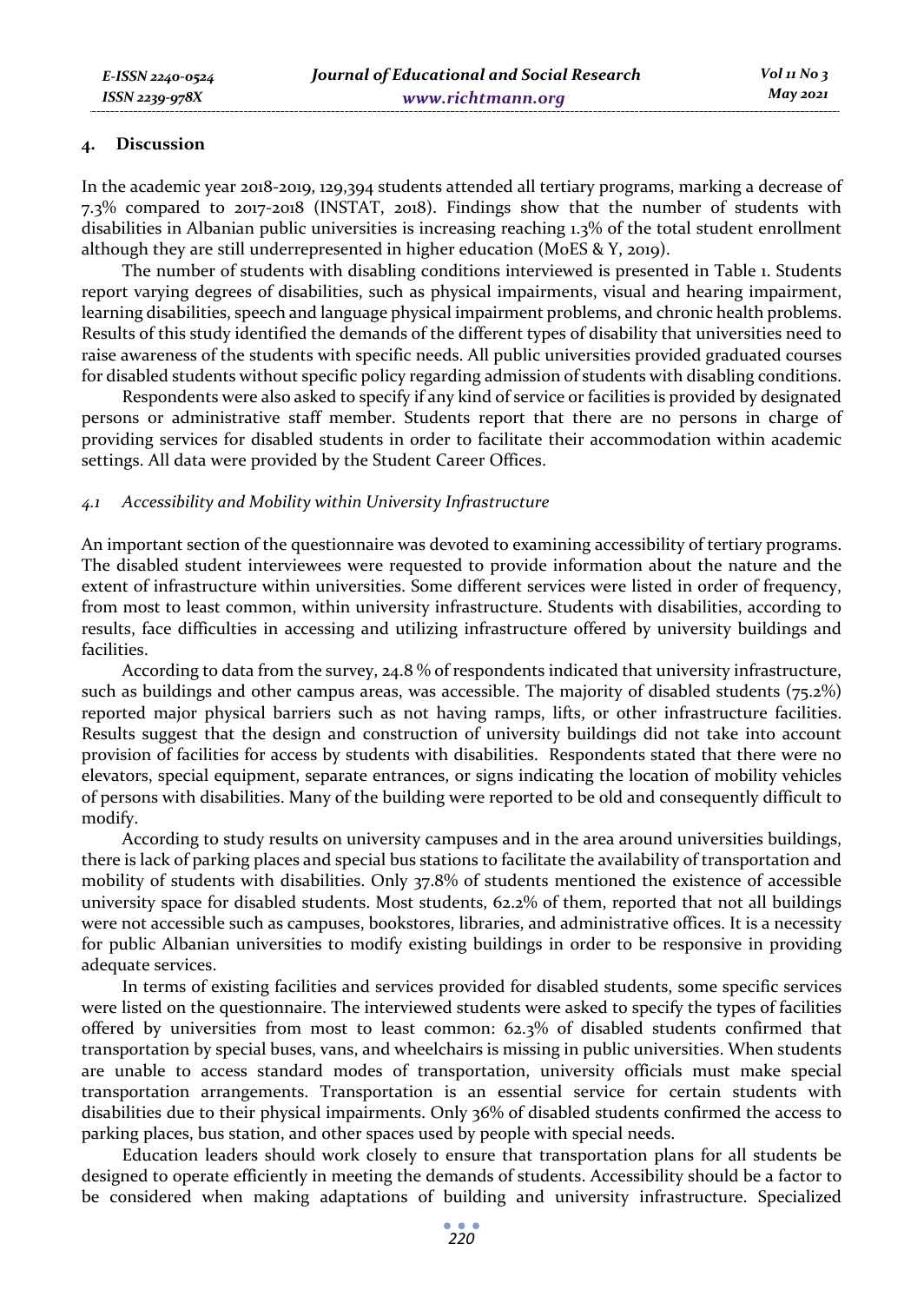equipment (such as special or adapted buses, lifts, and ramps), if required, are necessary to provide special transportation for a student with a disability in order to meet special-education programs (Charles et al, 2015).

In recent years, studies have reported numerous experiences of students with disabilities and support structures in higher education. In the UK, Holloway investigated in 2001 the experience of students with disabilities and identified the need for new access for students with disabilities and central policy making as part of the university's strategy and development perspectives. The difficulties of access to university infrastructure derive from the fact that experts who worked on the infrastructure design of the buildings have not respected the criteria required for students with disabilities. Referring to Sarsak 2018, collaborative professional teams should work together for improving access to buildings requiring synchronization among service providers, occupational therapists, physiotherapists, politicians, engineers, and architects in order to make university buildings even more accessible to anyone with a disability and to meet the needs of this community.

### *4.2 Accessible Workstations in Libraries and Labs*

Data interpretation of this survey signifies that special tables and chairs, lifts in libraries, in laboratories have not been provided for most disabled students. According to study results, 12.1% of disabled students responded they have good and enough access to use these facilities. Answers of disabled students related to accessible workstations in libraries and labs showed that 87.8% of them have no access. The situation of accessible workstations in libraries and labs of public universities in Albania indicates lack of specific services for students with disabilities. There are some efforts by several universities regarding provision of software and networks for facilitating learning methods or installing workstations in library spaces.

For students with disabilities, it is important to interact with library staff who are sensitive and understanding to their needs and who are aware of accessible information, services, and available equipment which would ensure equal access. In addition, adapting a multidisciplinary teaching style that utilizes a variety of visual, auditory, and tactile techniques that meet the needs of groups of students with disabilities is one of the strategies pursued by many higher education institutions. Universities are creating websites that are accessible to people with disabilities. Using a desktop browser, a mobile phone, or working in a hands-free environment are part of a new approach of most university libraries (Carter, 2004). Survey results show that universities administration spaces do not include an office for disabled students.

### *4.3 Teaching and other Educational Equipment*

Criteria for gaining access to services varied widely. The situation regarding use of specialized equipment and teaching materials by disabled students is not what is expected. Findings identified the need to train staff in matters concerning disabilities and the necessity of teaching staff awareness towards disability. Faculty members may not recognize the type of requirements of disabled students, such as audio books, extra time to complete exams, or designing inclusive curricula. They require a flexible approach to a more inclusive pedagogy. Enhancing awareness of disability may help in evaluating the current level of service and identifying those not provided that could be available in the future.

Another study identified significant difference in inclusive practices among individuals and departments (Fuller et al, 2004). The importance of staff training, particularly training for academic staff on specific disability issues and inclusive practices are important to improving accessibility and inclusion of disabled students in academic education (Williams et al, 2019).

Regarding provision of appropriate learning opportunities, Albanian public universities are making efforts to establish a communication that encourages dialogue among interested parties in the wellbeing of disabled students while involving them in all decisions. Universities should pay attention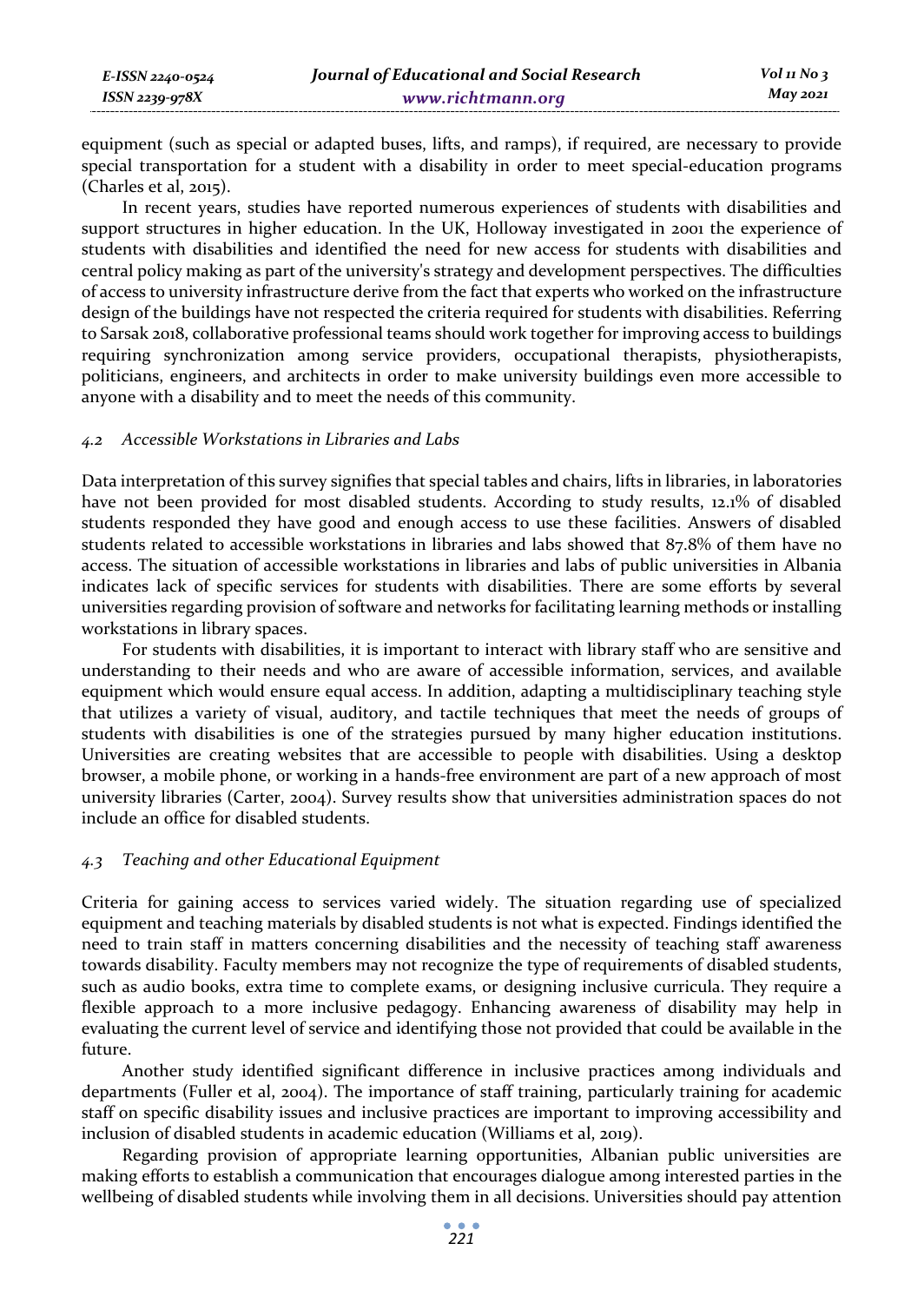to staff development especially with regard to potential health issues and for the long term, and they should move away from justified individual adjustments to inclusive education for all (Redpath et al, 2013).

In our survey, 34.8% of students confirmed that the needed technology is provided by public universities. Special tablets, computers, and teaching materials are missing in almost all Albanian public universities. This is claimed by 65.2% of disabled students interviewed during the survey time. Only a few educational equipment and teaching materials, mostly provided as donations by the projects, are used in sporadic cases. The responses of interviewed students seem to indicate indifference of Higher Education Programs in supporting special needs students.

Different findings related to teaching materials and other equipment are mentioned by other authors in developed countries (Mor, 2006; Simonson & Ellen, 2013). After 2006, universities have made progress towards implementing schemes with objectives and goals to achieve equality for staff and students with disabilities. Promotional methods have been used in developed countries to meet the objectives, and projects have been implemented to guarantee equality of students with disabilities to the student communities. Such systems have been created to distinguish people with disabilities from the rest of student communities, which are likely to have effects on student education (Riddell & Weedon, 2014).

Disabled students need to be trained in new technologies in order to overpass barriers they find in the classroom. Some others are claiming that higher education programs are unprepared to handle certain situations where students require curriculum adaptation. It requires a more inclusive curricula and embracing diverse learning styles. In some universities, there are no differences based on type of disability or field of study. Students require not only training but also good conditions in the classroom. In addition, university should inform them about legislation that has been developed to guarantee their inclusion, their rights, etc. (Morgado et al., 2016).

### *4.4 Personal and Special Needs*

At all universities, findings show that facilities used by students with disabilities were funded by student's families or some international organization grant. Depending on the type of disability, students may need an assistive device or technology to facilitate their interaction or participation within tertiary education. However, offices were not accessible to students with mobility impairments. A small number of interviewed students, about 20% of them, reported good and enough availability for special requirements and the others, or 80% of interviewees stated there are no personal and special facilities provided by universities that would facilitate their academic accommodation. In the university buildings, there are no roads and campus infrastructure provided, such as toilets, special chairs, tables, and other facilities to be used by disabled students.

Students with disabilities need different services depending on the type of disability, ranging from basic help in the case of students with a motor disability to specialized equipment and teaching materials for students with visual impairments (Hill, 1992, Kendall, 2016).

All university buildings and other university areas must be equipped with personal and special facilities fulfilling all needs of disabled students (Basser, 2011). However, many Albanian Institutions of Higher Education were negligent in providing adequate special needs and did not manage to give specialized requirements so the disabled students could attend courses.

Furthermore, there are no designated funds for staff and resources allocated to serve students with special needs. Universities were not providing learning support plans and they had miss specific needs for each individual. In developed countries, support services for disabled students within the university are considered positive, providing good support since the first week of commencing university. Other barriers were identified related to untrained staff for students' disabilities, lack of desire to serve and select the necessary tools and services (Kendall, 2016).

A study in the UK shows that students with disabilities entering university tend to identify themselves as soon as possible in order to adapt to the conditions of teaching and other social care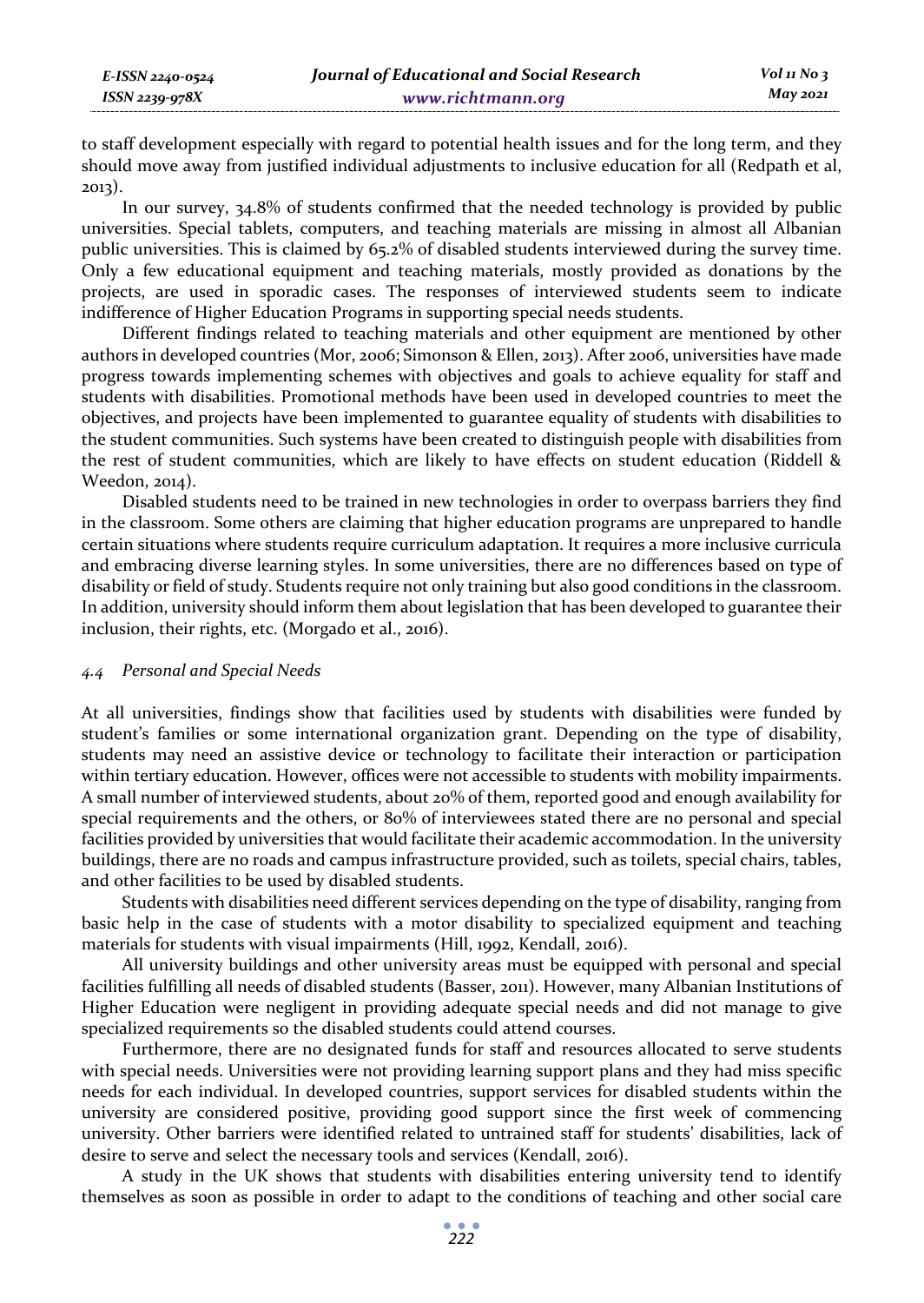services. Enrollment at the university is properly coordinated with the University Disability Assistance Service Centers and within the department where students with disabilities continue their studies. The importance of staff training, particularly training for academic staff on specific disabilities meeting specific needs of students, services provided, and inclusive practice are very important for improving accessibility and inclusion of disabled students in academic education (Taylor & al, 2010).

### *4.5 Supporting Disabled Students and Volunteering*

Key focus within public universities should be on the wellbeing of disabled students. The data of this study, in table 2, showed the support for disabled students by volunteers. Survey results show that volunteer help for disabled students is casually offered by peers, university employees, and others. Interviewees stated that in 58% of disabled students was offered assistance and help*.* Volunteering among students and academic staff is a good opportunity to help disabled students in Higher Education Institutions and to keep them engaged effectively.

However, in universities there is too much to do from caretaking administrative staff for supporting the community of disabled students. In UK, USA and other developed countries, there are more organized volunteer people offering assistance and help for the community of disabled students (DSAE, 2019). At university, students enjoy a wide range of opportunities through volunteering. An example of academic volunteerism has been identified for the nature of student support.

Regarding the need for personal support for students with disabilities, students have found the use of social media, multimedia, digital systems, social networks, etc. It is argued that university-based volunteering allows students to apply theoretical learning, transfer, and skills development, and enables students to engage in the local community, improving knowledge and awareness of social issues. The benefits of volunteering are considered surprising. That said, this is not a central feature of all university programs. Students have set up volunteer groups and associations to help people with disabilities, including the disabled students' community. Volunteering today is becoming more organized and oriented towards social groups with disabilities (Weston & Guardini, 2013).

Regarding volunteer help for disabled students, this study was only focused on the community of students. Volunteer activity could be better assessed by interviewing different communities, such as teachers, professors, and other citizens. Moreover, the benefits for the universities themselves have been identified in establishing community ties and involvement in local affairs.

# **5. Conclusions**

Public university authorities in Albania should meet the needs of students with disabilities by offering them access to the physical environment and transportation, information and communication, including university infrastructure and communications technologies.

Disabled students in public universities need more accessible university space, varied facilities and services. Very often, the availability of services required to meet a student's unique learning needs might impede them from accessibility of university programs.

Improvement of strategy by public university authorities, including the care of students with disabilities by unifying it as part of the National Higher Education Strategy, remains one of the challenges of higher education social policies in Albania. University policy-makers should include in future policy all inclusive practices across the university, in order to increase access and mobility for all students. These practices should ensure that lectures, relevant materials, classroom accommodation, and training related to disability awareness be available for disabled students.

Disability issues should be considered important challenges for university communities and other social groups aiming to create for them facilities and access to the education process and social life. Successful use of methods with specific tools for accessibility of disabled students depends not only on their technical nature but also on teaching factors. The use of new technologies for students with disabilities is a necessity to promote inclusion of students with disabling conditions. It is time for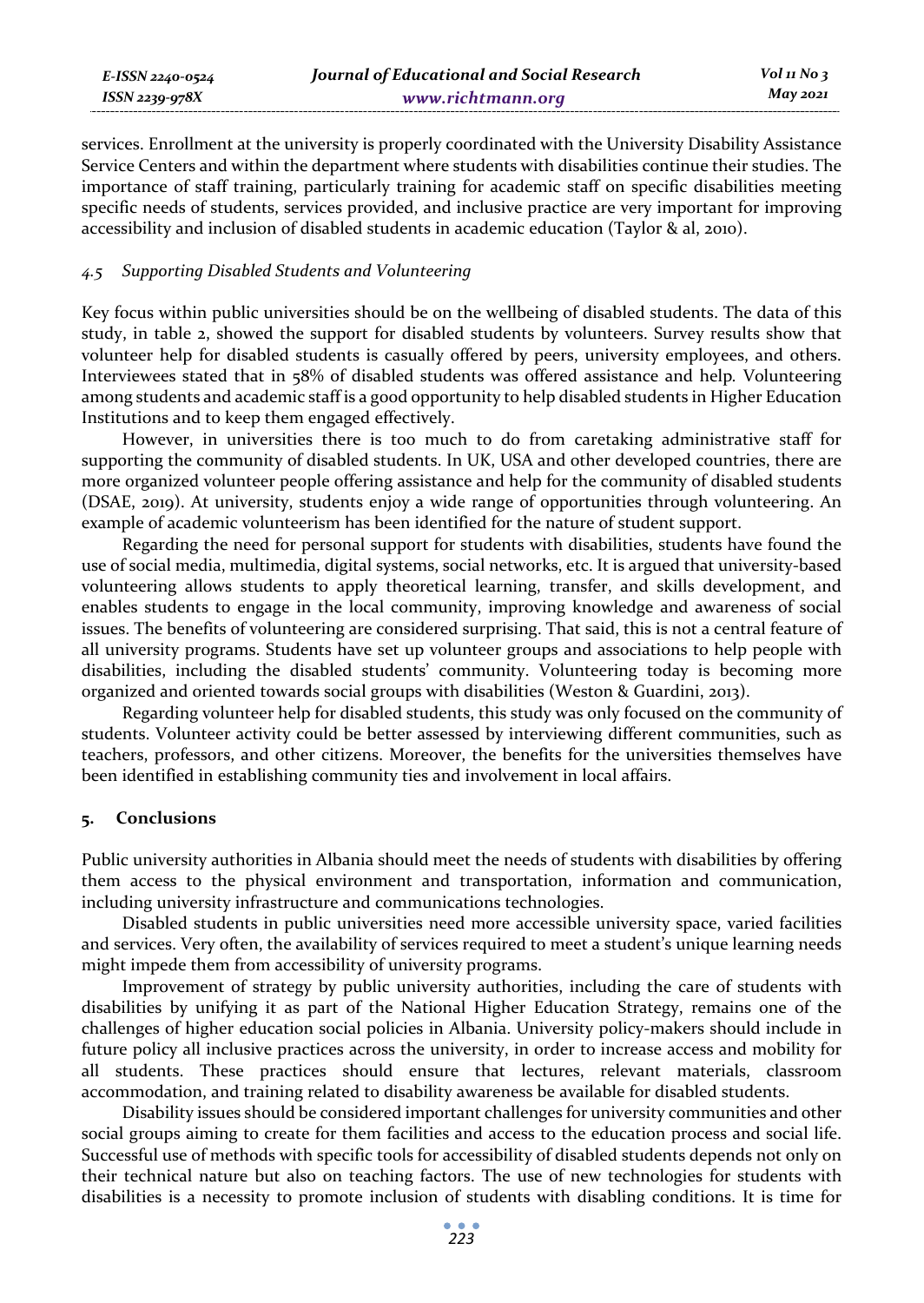| E-ISSN 2240-0524 | Journal of Educational and Social Research | $Vol$ 11 No 3 |
|------------------|--------------------------------------------|---------------|
| ISSN 2239-978X   | www.richtmann.org                          | May 2021      |

universities to address financial support required for supporting the disabled student community. That should be achieved through appropriate organizational schemes, human resources with specialized expertise and training, advanced technological support on an equal basis with others, and integration into the university life.

Setting up the Office for Students with Disabilities in Albanian universities will provide facilities and services encouraging the participation of students with disabilities in all education programs and university activities.

The conclusion reached is that disabled students in Albanian universities encounter different forms of exclusion related to inappropriate infrastructure, lack of university services and social care in university campuses, as well as limited participation in student organizations.

### **6. Acknowledgements & Funding**

We would like to thank all students and staff of public universities for their cooperation and support. This study reported here was supported by the Albania Royal Foundation through the Grant AL-SD123 to authors.

#### **References**

- Anastasiou, D., and J. Kauffman. (2013). The Social Model of Disability: Dichotomy between Impairment and Disability. *Journal of Medicine and Philosophy*, 38:441-459. doi: 10.1093/jmp/jht026.
- Basser, L. (2011). "Human Dignity" in Rioux, M. H & L. Basser, M. Jones (eds), *Critical Perspectives on Human Rights and Disability Law*, 17-36, Boston: Martinus Nijhoff Publishers.
- Bickenbach, J. E., Chatterji, S, Badley, E. M, and Ustün, T. B. (1999). Models of Disablement, Universalism and the International Classification of Impairments, Disabilities and Handicaps. *Social Science and Medicine,* 48:1173- 1187. doi: 10.1016/s0277-9536(98)00441-9.
- Braxton, J.M., J. F. Milem, and Sullivan, A. S. (2000). The influence of Active Learning on the College Student Departure Process. *The Journal of Higher Education*, 71(5):569-590. doi: org/10.1080/00221546.2000.11778853.
- Carter, J. C. (2004). Providing Services for Students with Disabilities in an Academic Library". *Education Libraries,*  $27(2):13-18.$
- Charles, J., Russo, J. D., Allan, G., and Osborne J. R. (2015). Transportation for Students with Disabilities. *School Business Affairs*. *Legal and Legislative Issues,* 31-34. http://www.naylornetwork.com/asbnwl/pdf/SBA \_June\_2015\_Transportation\_for\_Students\_with\_Disabilities.pdf.
- Connor, D., and Ferri, B. (2007). The Conflict Within: Resistance to Inclusion and Other Paradoxes in Special Education. *Disability and Society,* 22:63-77. doi: 10.1080/09687590601056717.
- CRPD/C/GC/4. (2016). Committee on the Rights of Persons with Disabilities. General comment No. 4. Article 24: Right to Inclusive Education. *UN Doc. No. CRPD/C/GC/4*.
- CRPD/C/NZL/CO/1*. (*2014). Committee on the Rights of Persons with Disabilities. Concluding Observations on the Initial Report of New Zeeland. *UN Doc. No. CRPD/C/NZL/CO/1*. New Zeeland.
- Danso, A. A., Atuahene, T. B., and Agyekum, K. (2017). Assessing the Accessibility of Built Infrastructure Facilities for Persons with Disabilities: A Case of the Sofoline Interchange, *ICIDA 2017-6th International Conference on Infrastructure Development in Africa*, 12-14, April. Knust, Kumasi, Ghana
- Debrand, C., C. Salzberg, and Charles, L. (2005). A Validated Curriculum to Provide Training to Faculty regarding Students with Disabilities in Higher Education. *Journal of Postsecondary Education and Disability*,18(1):49-61.
- DSAE. (2019). *The 2nd International Conference on Disability Studies, Arts & Education.* Philadelphia USA: Moore College of Art and Design.
- Fernie, Y., and Henning, M. (2006). *From a Disabling World to a New Vision". In M. Adams & S. Brown (Eds.). Towards Inclusive Learning in Higher Education: Developing curricula for disabled students*. Oxon, England: Routledge.
- Fuller, M., Healey, M. A., Bradley, and Hall, T. (2004). Barriers to Learning: a Systematic Study of the Experience of<br>Disabled Students in one University. *Studies in Higher Education*, 29(3):303-318. Disabled Students in one University. *Studies in Higher Education,* 29(3):303-318. https://doi.org/10.1080/03075070410001682592.
- Hill, J. L. (1992). Accessibility: Students with Disabilities in Universities in Canada. *The Canadian Journal of Higher Education,* 22 (1):48-82. http://journals.sfu.ca/cjhe/index.php/cjhe/article/view/183122/183098.
- INSTAT. (2018). *Education enrollment statistics.* Tirana. Albania. http://www.instat.gov.al/.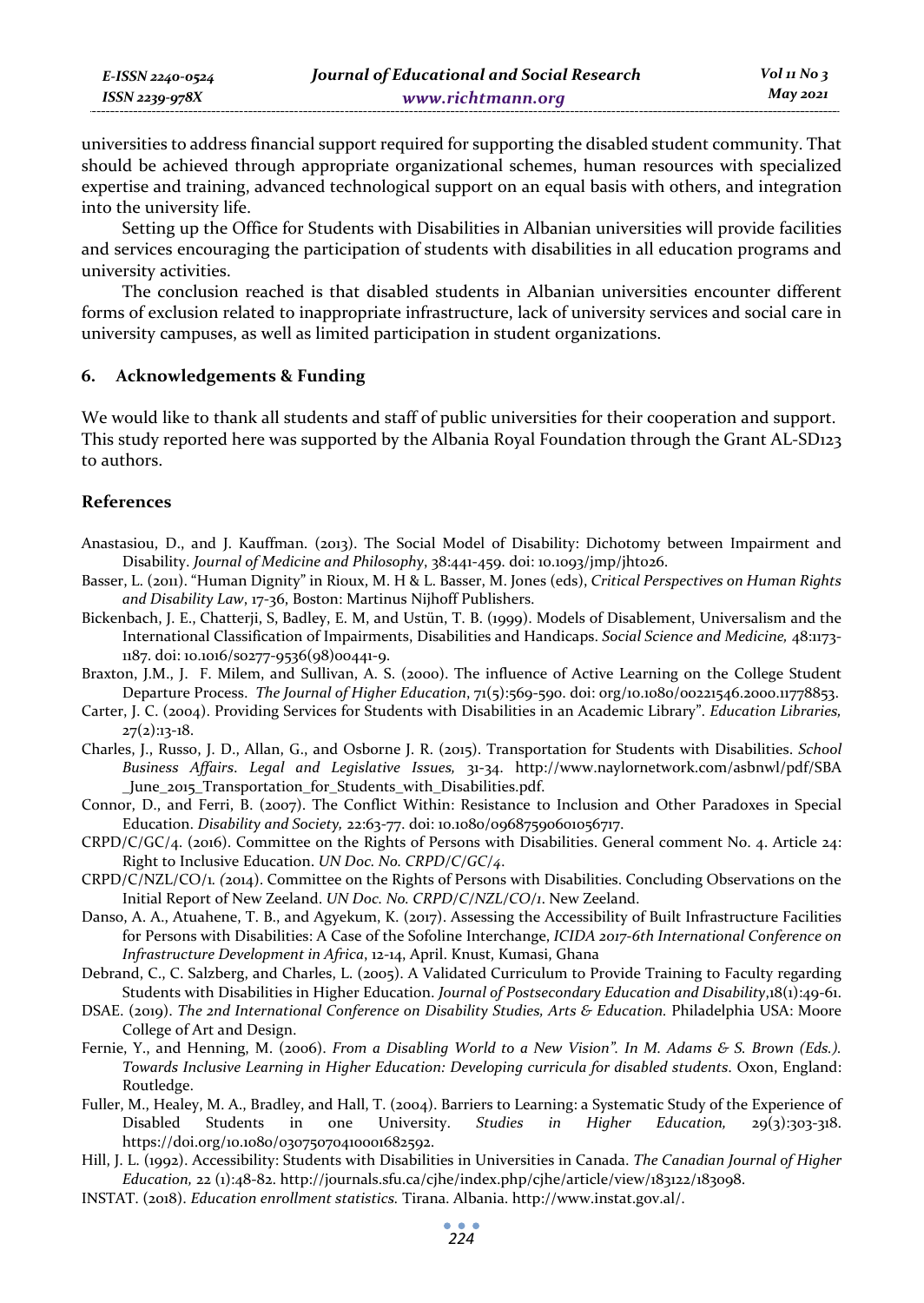- Kendall, L. (2016). Higher education and disability: Exploring student experiences". *Cogent Education,* 3(1):1-12. https://doi.org/10.1080/2331186X.2016.1256142.
- Kvam M. H., and Braathen, H. S. (2006). Violence and Abuse against Women with Disabilities in Malawi. *SINTEF Health Research* 1-54. Oslo, Norway. http://www.wwda.org.au/wp-content/uploads/2013/12/abusemalawi1.pdf.
- Marion, P.B., & Iovacchini, E.V. (1983). Services for Handicapped Students in Higher Education: An Analysis of National Trends. *Journal of College Student Personnel,* 24*:*131- 138.
- Mijatović, D. (2018). *Report by Dunja Mijatović Cmmissioner for Human Rights of the Council of Europe following her visit to Albania from 21 to 24 May 2018*. Council of Europe, Strasbourg, France. https://rm.coe.int/report-onthe-visit-to-albania-from-21-to-25-may-2018-by-dunja-mijatov/16808d2e22.
- Ministry of Education Science and Youth. (2019). *State Social Services, Estimation based on the data provided by MoES&Y for 2017–2018 and 2018–2019,* 126. https://arsimi.gov.al/.
- Mor, S. (2006). Between Charity, Welfare, and Warfare: A Disability Legal Studies Analysis of Privilege and Neglect in Israeli Disability Policy. *Yale Journal of Law and the Humanities,* 18(1): 63-138.
- Morgado, B., Melero, N., Molina, V., and Dolores, C-V. M. (2016). Inclusive University Classrooms the importance of faculty training. *Editorial*, Universitat Politècnica de València. doi: http://dx.doi.org/10.4995/HEAd16.2016.2630.
- Moriña, A., Gavira, R. L., and Molina, M. (2014). Students with Disabilities in Higher Education: A Biographicalnarrative Approach to the Role of Lecturers. *Higher Education Research and Development,* 34(1):147-159. doi: org/10.1080/07294360.2014.934329.
- Norris, M., Hammond, J., Williams, A., and Walker, S. (2020). Students with Specific Learning Disabilities Experiences of Pre-registration Physiotherapy Education: A Qualitative Study. *BMC Medical Education,* 20 (2):1-11. https://doi.org/10.1186/s12909-019-1913-3.
- Oliver, M. (2013). The Social Model of Disability: Thirty Years. *Disability and Society,* 28(7):1024-1026. DOI: org/10.1080/09687599.2013.818773.
- Redpath, J., Kearney, P., Nicholl, P., Mulvenna, M., Wallace, J., and Martin, S. (2013). A qualitative study of the lived experiences of disabled post-transition students in higher education institutions in Northern Ireland. *Studies in Higher Education,* 38:1334–1350. http://dx.doi.org/10.1080/03075079.2011.622746
- Riddell, S., and Weedon, E. (2014).Disabled Students in Higher Education: Discourses of Disability and the Negotiation of Identity. *International Journal of Educational Research,* 63:38–46. doi: org/10.1016/j.ijer.2013.02.008.
- Rusi, I. (2012). The Albanian Legal Framework on Non-discrimination and Gender Equality in Employment Relationships. *Academicus International Scientific Journal,* 5: 131-142. http://www.academicus.edu.al/nr5/Academicus-MMXII-5-131-142.pdf.
- Sarsak, I. H. (2018). Assessing Building Accessibility for University Students with disabilities. *MOJ Yoga and Physical Therapy,* 3(4):69‒75. doi: 10.15406/mojypt.2018.03.00047.
- Shima, B., and George, B. (2014). Strategies for the Development of Internal Marketing Orientation in the Private High Education Institutions in Albania. *Academic Journal of Interdisciplinary Studies,* 3(3):393-397. doi: 10.5901/ajis.2014.v3n3p393.
- Simonson, S., Glick, S., Ellen C., and Nobe, M. (2013). Accessibility to public university: student's perceptions*. Journal of Facilities Management,* 11(3):198-209. https://doi.org/10.1108/JFM-06-2012-0025.
- Stilwell, D.N., Stilwell, W.E., & Perritt, L.C. (1983).Barriers in higher education for persons with handicaps: A followup. *Journal of College Student Personnel, 24:*337-343.
- Taylor, M., Baskett, M. and Wren C. (2010). "Managing the transition to university for disabled students". *Education and Training,* 52:165–175. http://dx.doi.org/10.1108/00400911011027743.
- UN. (2018). *Disability and Development Report. Realizing the Sustainable Development Goals by, for and with Persons with Disabilities*. Department of Economic and Social Affairs: 103-107. New York, USA.
- UNDP. (2015). *Social Profile of the Disabled Population in Albania*. Tirana, Albania. http://www.ncssal.org/content/social-profile-disabled-population-albania.
- USAID. (2019). *Project: Support for Persons with Disabilities*, Fact Sheet. Tirana, Albania. https://www.usaid.gov/albania/news-information/fact-sheets/fact-sheet-support-persons-disabilities-anddisability-rights.
- United States Department of State. (2018). *Albania, Country Reports on Human Rights Practices for 2018, Bureau of Democracy, Human Rights and Labor.* Department of State, Washington DC, USA. https://www.state.gov/reports/2018-country-reports-on-human-rights-practices/albania.
- Weston, C., and Guardini, E. (2013). Volunteering and Learning in HE: Exploring and Acknowledging Student Experience. *Research in Teacher Education,* 3(2):7–14. https://pdfs.semanticscholar.org/fdf9 /590abc2acc5f1302b396ac921ccf2f8bfe37.pdf.